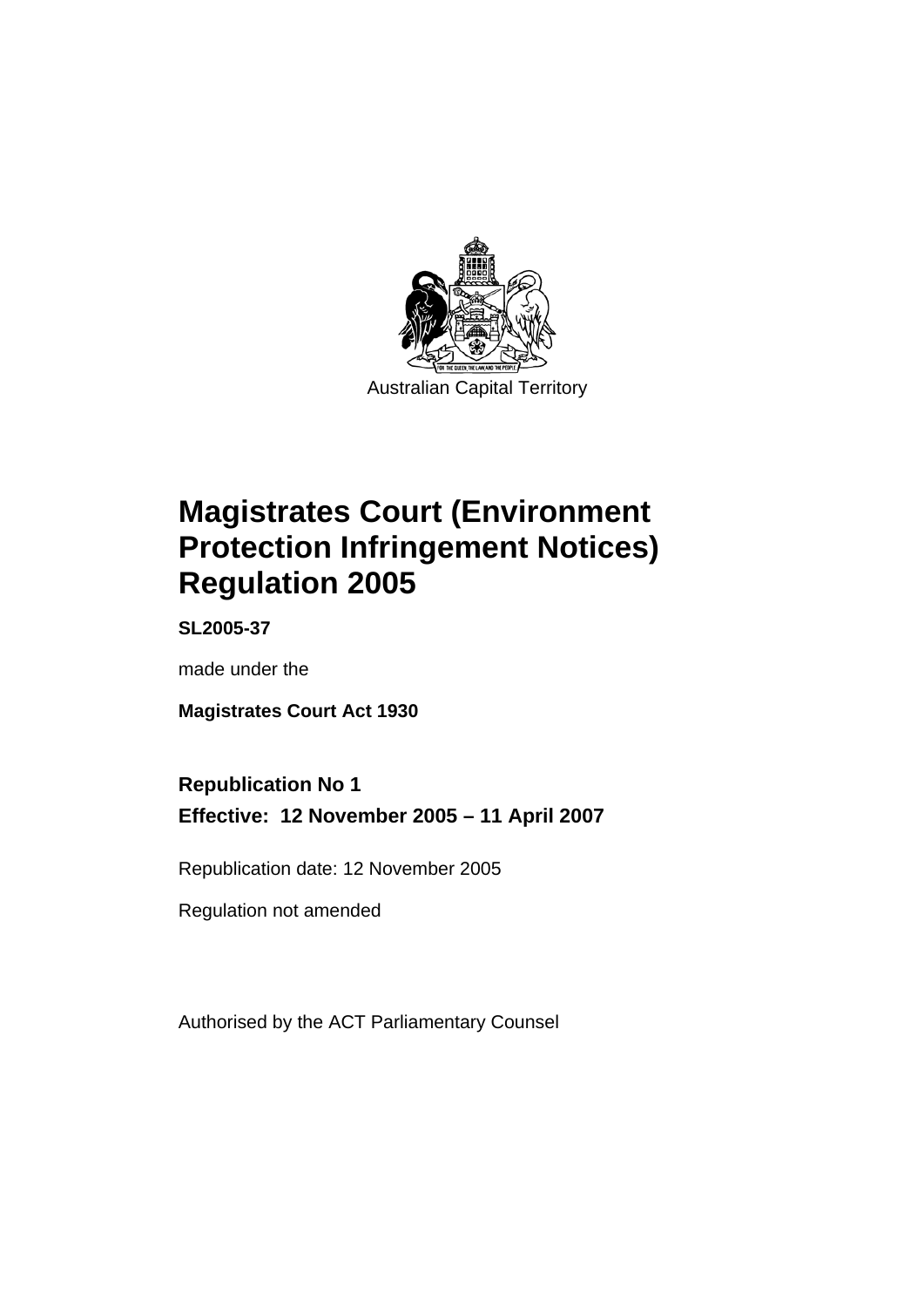### **About this republication**

#### **The republished law**

This is a republication of the *Magistrates Court (Environment Protection Infringement Notices) Regulation 2005*, made under the *Magistrates Court Act 1930* (including any amendment made under the *Legislation Act 2001*, part 11.3 (Editorial changes)) as in force on 12 November 2005*.*  It also includes any commencement, repeal or expiry affecting the republished law.

The legislation history and amendment history of the republished law are set out in endnotes 3 and 4.

#### **Kinds of republications**

The Parliamentary Counsel's Office prepares 2 kinds of republications of ACT laws (see the ACT legislation register at www.legislation.act.gov.au):

- authorised republications to which the *Legislation Act 2001* applies
- unauthorised republications.

The status of this republication appears on the bottom of each page.

#### **Editorial amendments**

The *Legislation Act 2001*, part 11.3 authorises the Parliamentary Counsel to make editorial amendments and other changes of a formal nature when preparing a law for republication. Editorial changes do not change the effect of the law, but have effect as if they had been made by an Act commencing on the republication date (see *Legislation Act 2001*, s 115 and s 117). The changes are made if the Parliamentary Counsel considers they are desirable to bring the law into line, or more closely into line, with current legislative drafting practice.

This republication does not include amendments made under part 11.3 (see endnote 1).

#### **Uncommenced provisions and amendments**

If a provision of the republished law has not commenced or is affected by an uncommenced amendment, the symbol  $\mathbf{U}$  appears immediately before the provision heading. The text of the uncommenced provision or amendment appears only in the last endnote.

#### **Modifications**

If a provision of the republished law is affected by a current modification, the symbol  $\mathbf{M}$ appears immediately before the provision heading. The text of the modifying provision appears in the endnotes. For the legal status of modifications, see *Legislation Act 2001*, section 95.

#### **Penalties**

The value of a penalty unit for an offence against this republished law at the republication date is—

- (a) if the person charged is an individual—\$100; or
- (b) if the person charged is a corporation—\$500.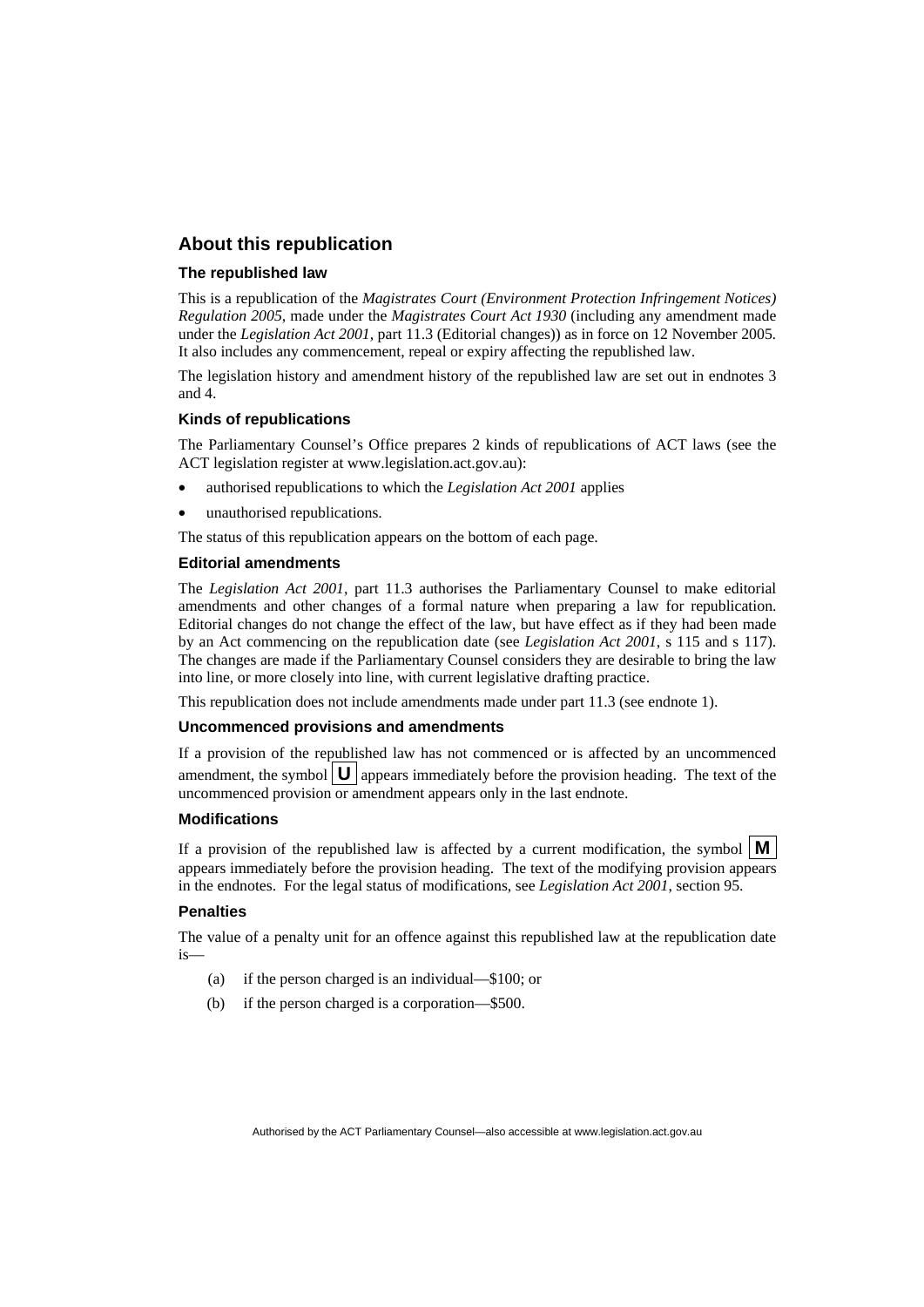

Australian Capital Territory

# **Magistrates Court (Environment Protection Infringement Notices) Regulation 2005**

made under the

# **Magistrates Court Act 1930**

# **Contents**

|                |                                                                                    | Page       |
|----------------|------------------------------------------------------------------------------------|------------|
| 1              | Name of regulation                                                                 |            |
| 3              | Purpose of regulation                                                              |            |
| 4              | Dictionary                                                                         | 2          |
| 5              | <b>Notes</b>                                                                       | 2          |
| 6              | Administering authority                                                            | 3          |
|                | Infringement notice offences                                                       | 3          |
| 8              | Infringement notice penalties                                                      | 3          |
| 9              | Contents of infringement notices—other information                                 | 4          |
| 10             | Contents of infringement notices—identifying authorised person                     | 4          |
| R1<br>12/11/05 | Magistrates Court (Environment Protection Infringement<br>Notices) Regulation 2005 | contents 1 |

Effective: 12/11/05-11/04/07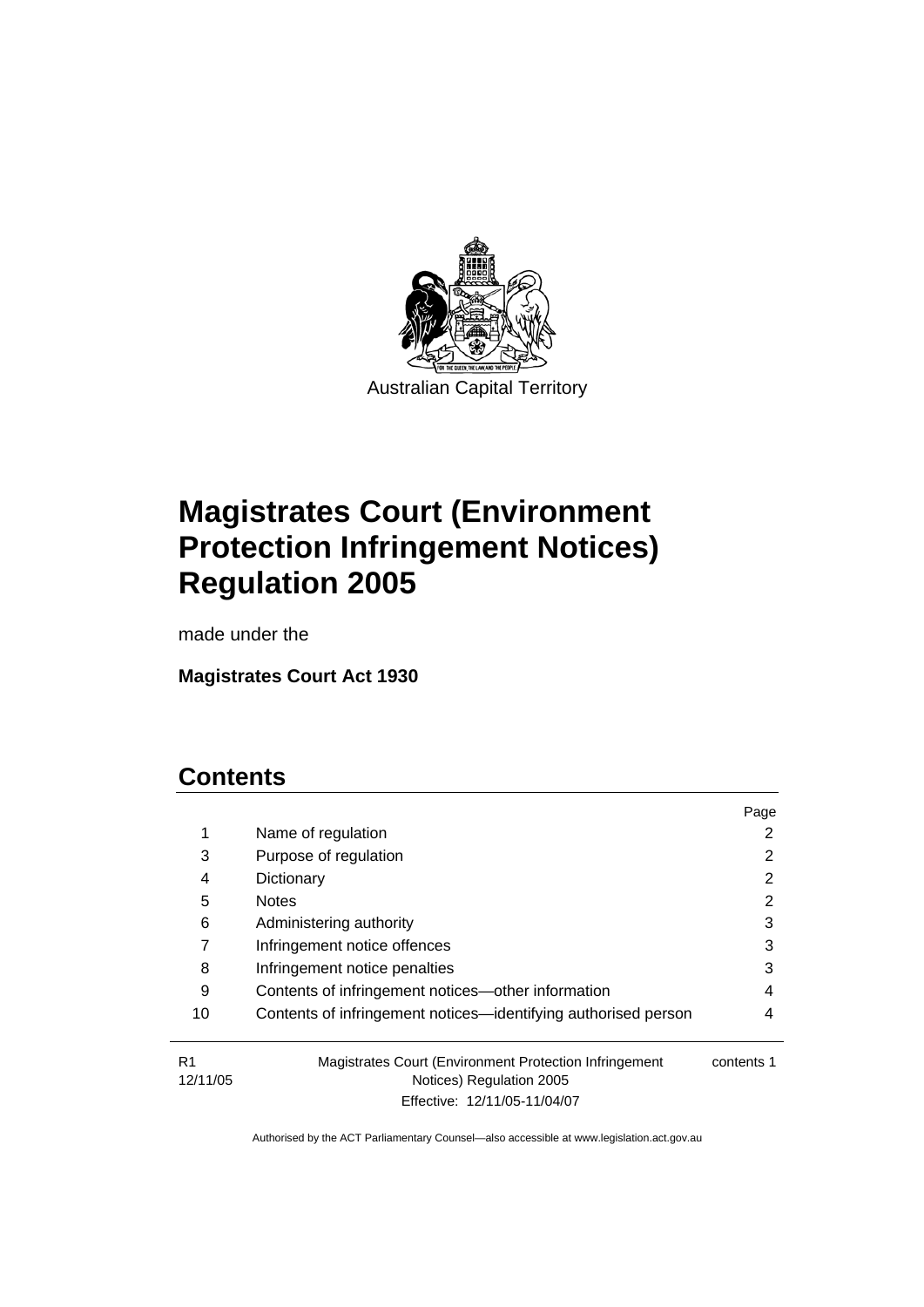| 11                |                                                    | Contents of reminder notices—identifying authorised person                              | Page<br>4 |
|-------------------|----------------------------------------------------|-----------------------------------------------------------------------------------------|-----------|
| 12                | Authorised people for infringement notice offences |                                                                                         | 5         |
| 13                |                                                    | Expiry-sch 1, pt 1.1                                                                    | 5         |
| <b>Schedule 1</b> |                                                    | <b>Environment protection legislation infringement</b><br>notice offences and penalties | 6         |
| <b>Part 1.1</b>   |                                                    | <b>Environment Protection Act 1997</b>                                                  | 6         |
| <b>Part 1.2</b>   |                                                    | <b>Environment Protection Regulation 2005</b>                                           | 8         |

| <b>Dictionary</b> |  |
|-------------------|--|
|                   |  |

|     | About the endnotes  | 11      |
|-----|---------------------|---------|
| 2   | Abbreviation key    | 11      |
| - 3 | Legislation history | $12 \,$ |
| 4   | Amendment history   | 12      |

| contents 2 |
|------------|
|------------|

2 Magistrates Court (Environment Protection Infringement Notices) Regulation 2005 Effective: 12/11/05-11/04/07

R1 12/11/05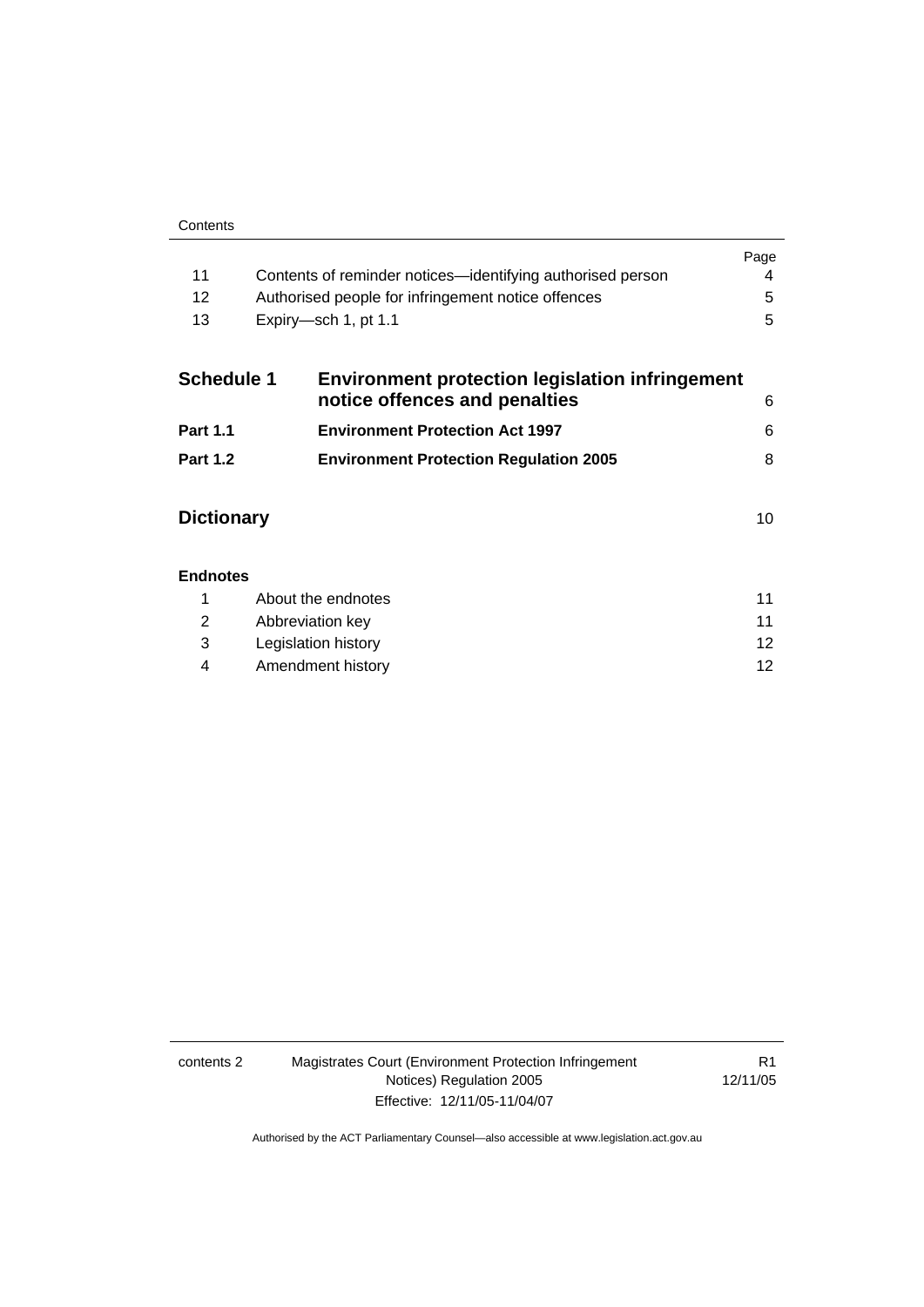

Australian Capital Territory

# **Magistrates Court (Environment Protection Infringement Notices) Regulation 2005**

made under the

l

**Magistrates Court Act 1930** 

R1 12/11/05 Magistrates Court (Environment Protection Infringement Notices) Regulation 2005 Effective: 12/11/05-11/04/07

page 1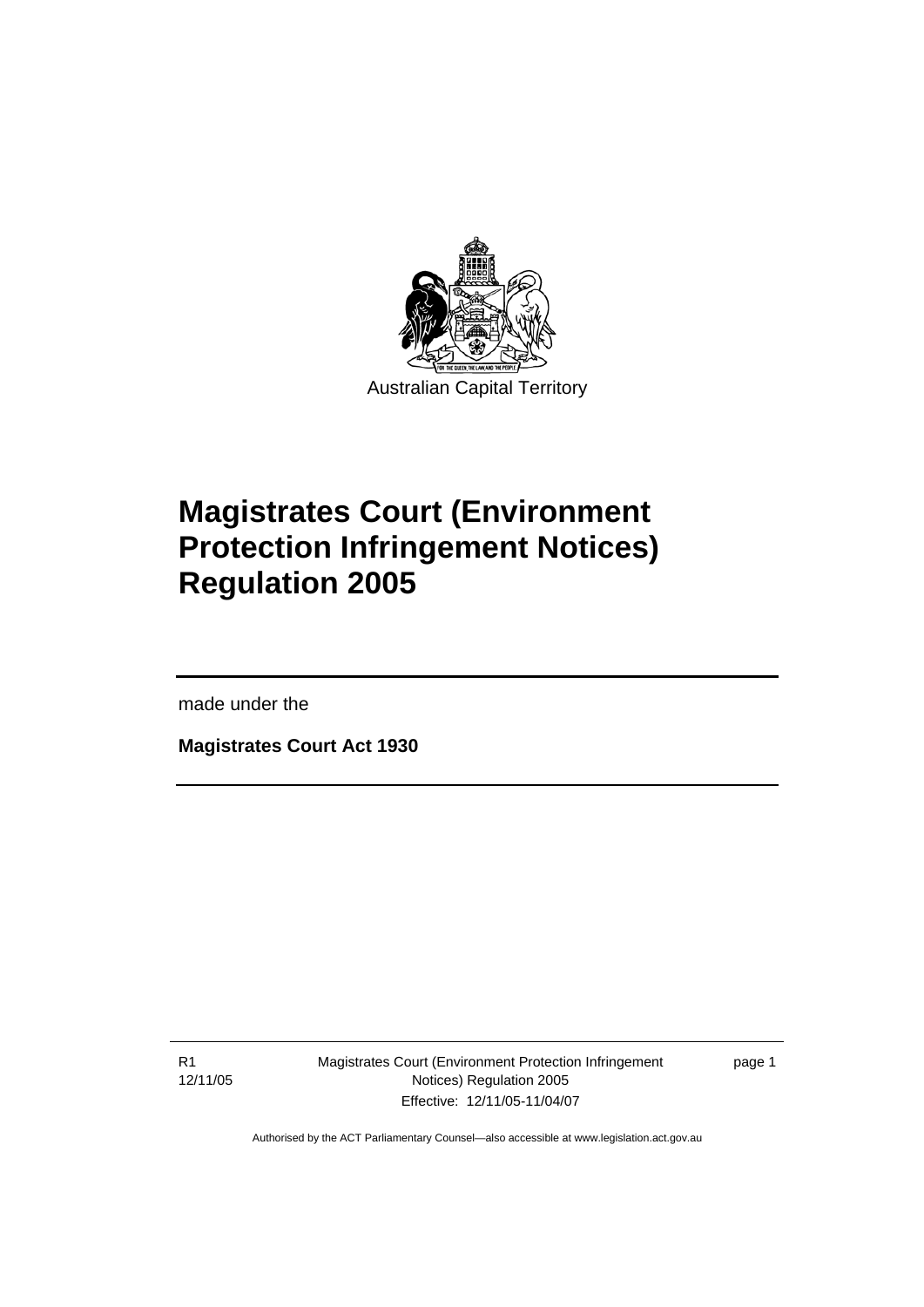### **1 Name of regulation**

This regulation is the *Magistrates Court (Environment Protection Infringement Notices) Regulation 2005*.

#### **3 Purpose of regulation**

The purpose of this regulation is to provide for infringement notices under the *Magistrates Court Act 1930*, part 3.8 for certain offences against the environment protection legislation.

*Note* The *Magistrates Court Act 1930*, pt 3.8 provides a system of infringement notices for offences against various Acts. The infringement notice system is intended to provide an alternative to prosecution.

#### **4 Dictionary**

The dictionary at the end of this regulation is part of this regulation.

*Note 1* The dictionary at the end of this regulation defines certain terms used in this regulation, and includes references (*signpost definitions*) to other terms defined elsewhere.

> For example, the signpost definition '*authorised officer*—see the *Environment Protection Act 1997*, section 4.' means that the term 'authorised officer' is defined in that section and the definition applies to this regulation.

*Note* 2 A definition in the dictionary (including a signpost definition) applies to the entire regulation unless the definition, or another provision of the regulation, provides otherwise or the contrary intention otherwise appears (see Legislation Act, s 155 and s 156 (1)).

### **5 Notes**

A note included in this regulation is explanatory and is not part of this regulation.

*Note* See the Legislation Act, s 127 (1), (4) and (5) for the legal status of notes.

|--|--|

Magistrates Court (Environment Protection Infringement Notices) Regulation 2005 Effective: 12/11/05-11/04/07

R1 12/11/05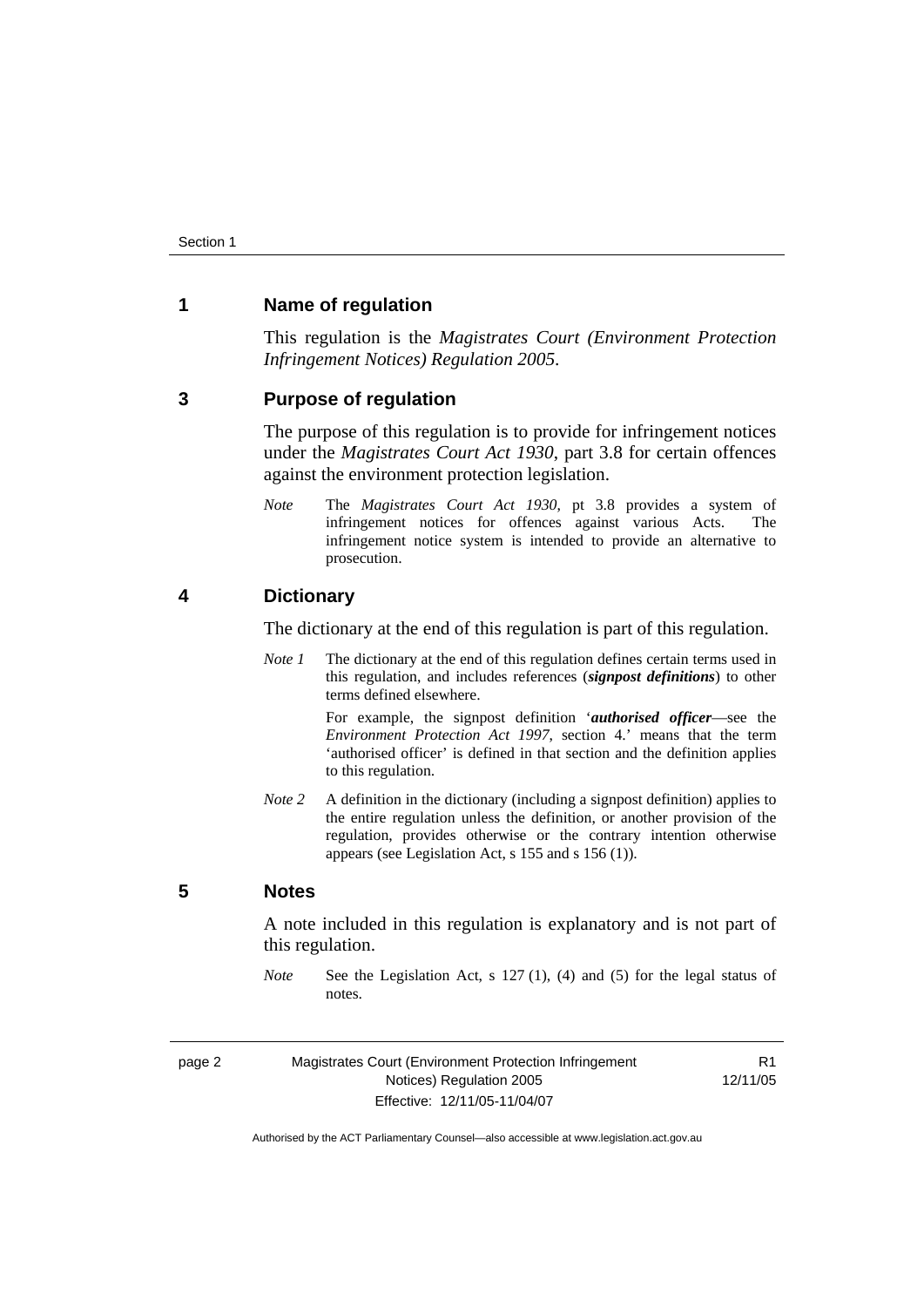### **6 Administering authority**

The administering authority for an infringement notice offence against the environment protection legislation is the environment protection authority.

### **7 Infringement notice offences**

The *Magistrates Court Act 1930*, part 3.8 applies to an offence against a provision of the environment protection legislation mentioned in schedule 1, column 2.

### **8 Infringement notice penalties**

- (1) The penalty payable by an individual for an offence against the environment protection legislation, under an infringement notice for the offence, is the amount mentioned in schedule 1, column 4 of the item applying to the offence or, if there is more than 1 amount mentioned in the column, the amount applying to the individual.
- (2) The penalty payable by a corporation for an offence against the environment protection legislation, under an infringement notice for the offence, is 5 times the amount mentioned in schedule 1, column 4 of the item applying to the offence or, if there is more than 1 amount mentioned in the column, the amount applying to the corporation.
- (3) The cost of serving a reminder notice for an infringement notice offence against the environment protection legislation is \$34.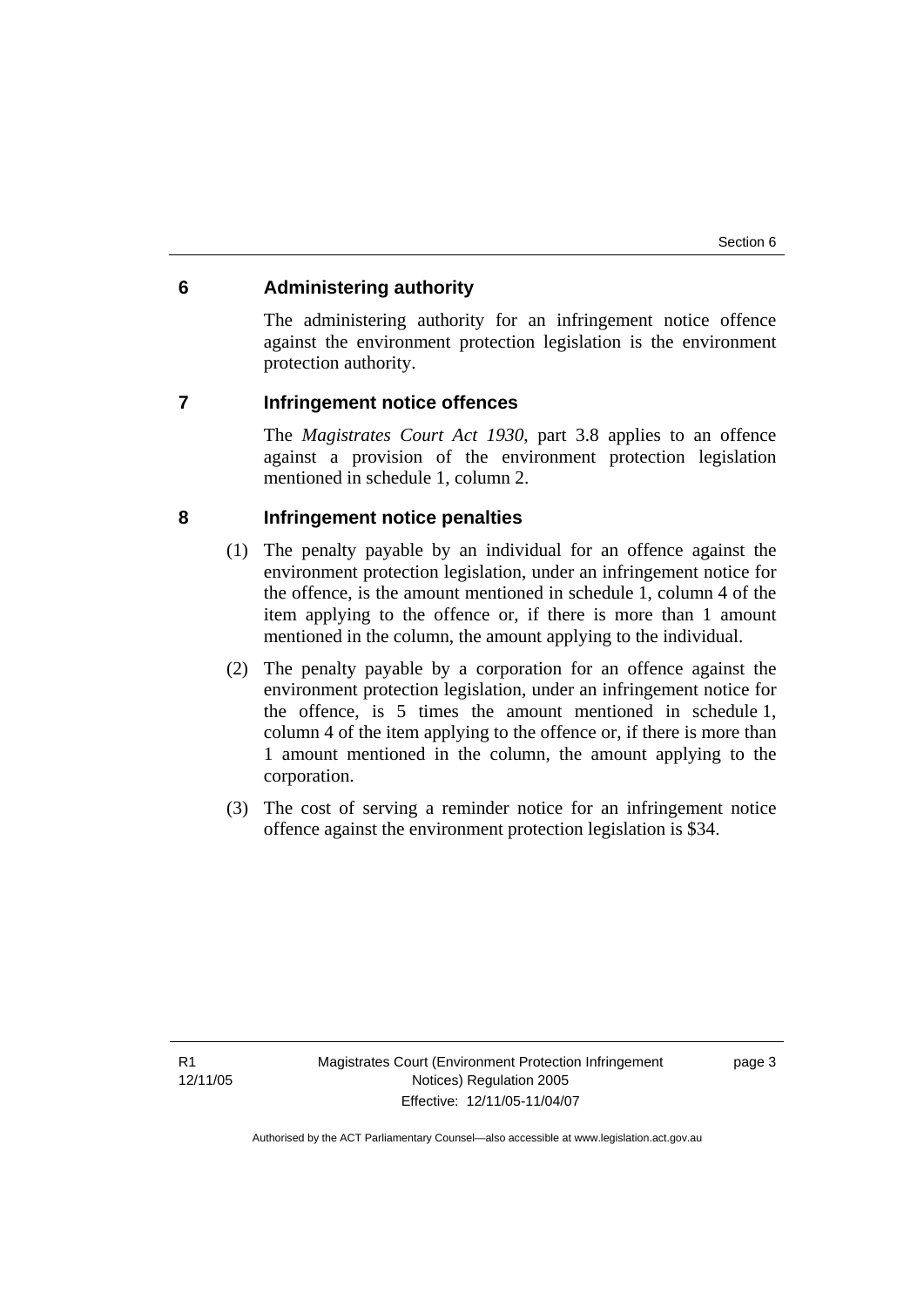#### **9 Contents of infringement notices—other information**

- (1) An infringement notice served on a company by an authorised person for an infringement notice offence against the environment protection legislation must include the company's ACN.
	- *Note* The requirement under this section is additional to the requirement under the *Magistrates Court Act 1930*, s 121 (1) (c).
- (2) In this section:

*company* means a company registered under the Corporations Act.

### **10 Contents of infringement notices—identifying authorised person**

An infringement notice served on a person by an authorised person for an infringement notice offence against the environment protection legislation must identify the authorised person by—

- (a) the authorised person's full name, or surname and initials; or
- (b) any unique number given, for this regulation, to the authorised person by the administering authority.

### **11 Contents of reminder notices—identifying authorised person**

A reminder notice served on a person by an authorised person for an infringement notice offence against the environment protection legislation must identify the authorised person by—

- (a) the authorised person's full name, or surname and initials; or
- (b) any unique number given, for this regulation, to the authorised person by the administering authority.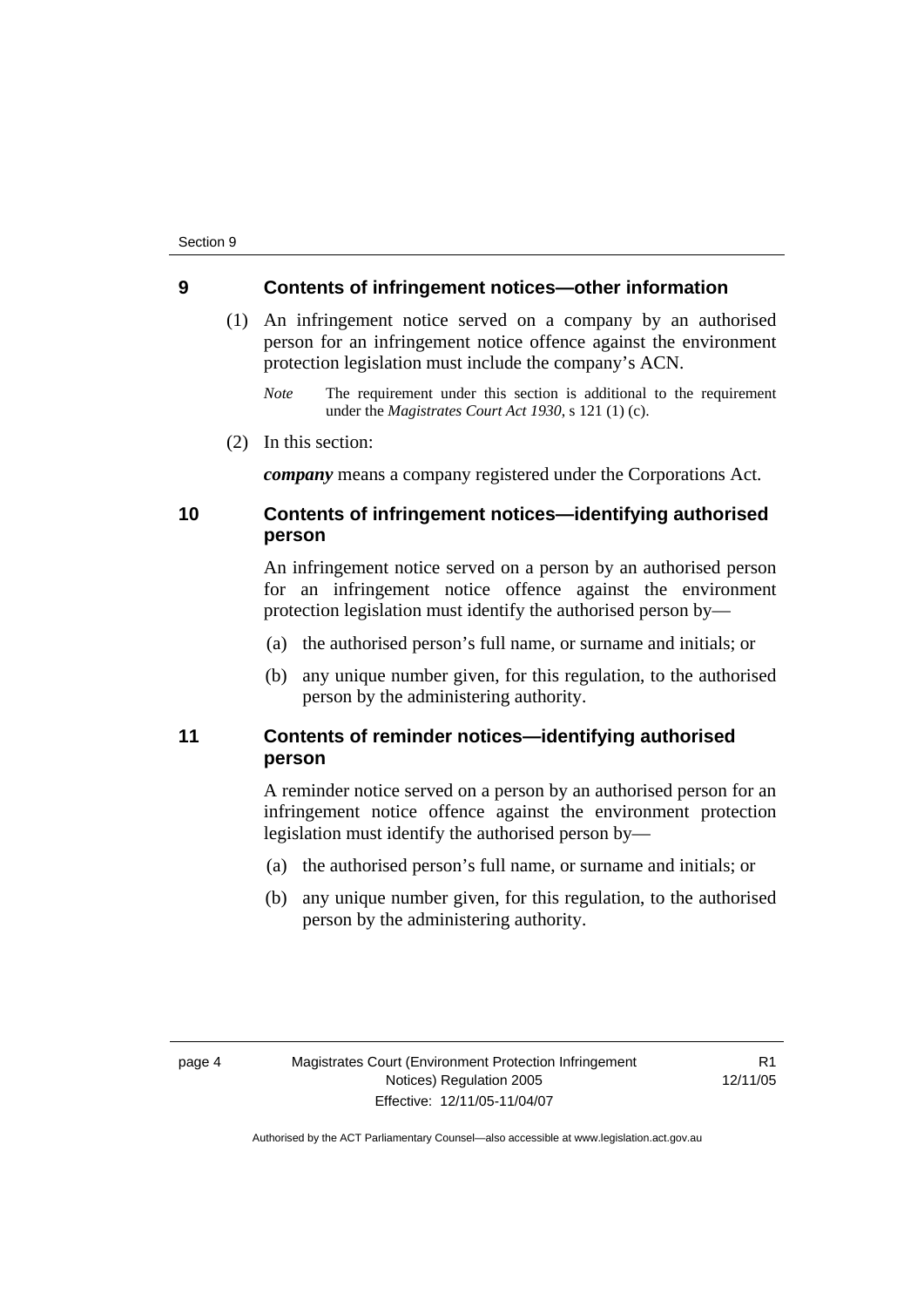### **12 Authorised people for infringement notice offences**

An authorised officer may serve—

- (a) an infringement notice for an infringement notice offence against the environment protection legislation; and
- (b) a reminder notice for an infringement notice offence against the environment protection legislation.
- *Note* For how documents may be served, see the Legislation Act, pt 19.5.

## **13 Expiry—sch 1, pt 1.1**

- (1) Schedule 1, part 1.1 expires on the default application date.
- (2) In this section:

*default application date*—see the Criminal Code, section 10.

*Note* This date is the date the provisions of the Criminal Code, ch 2 apply to all ACT offences.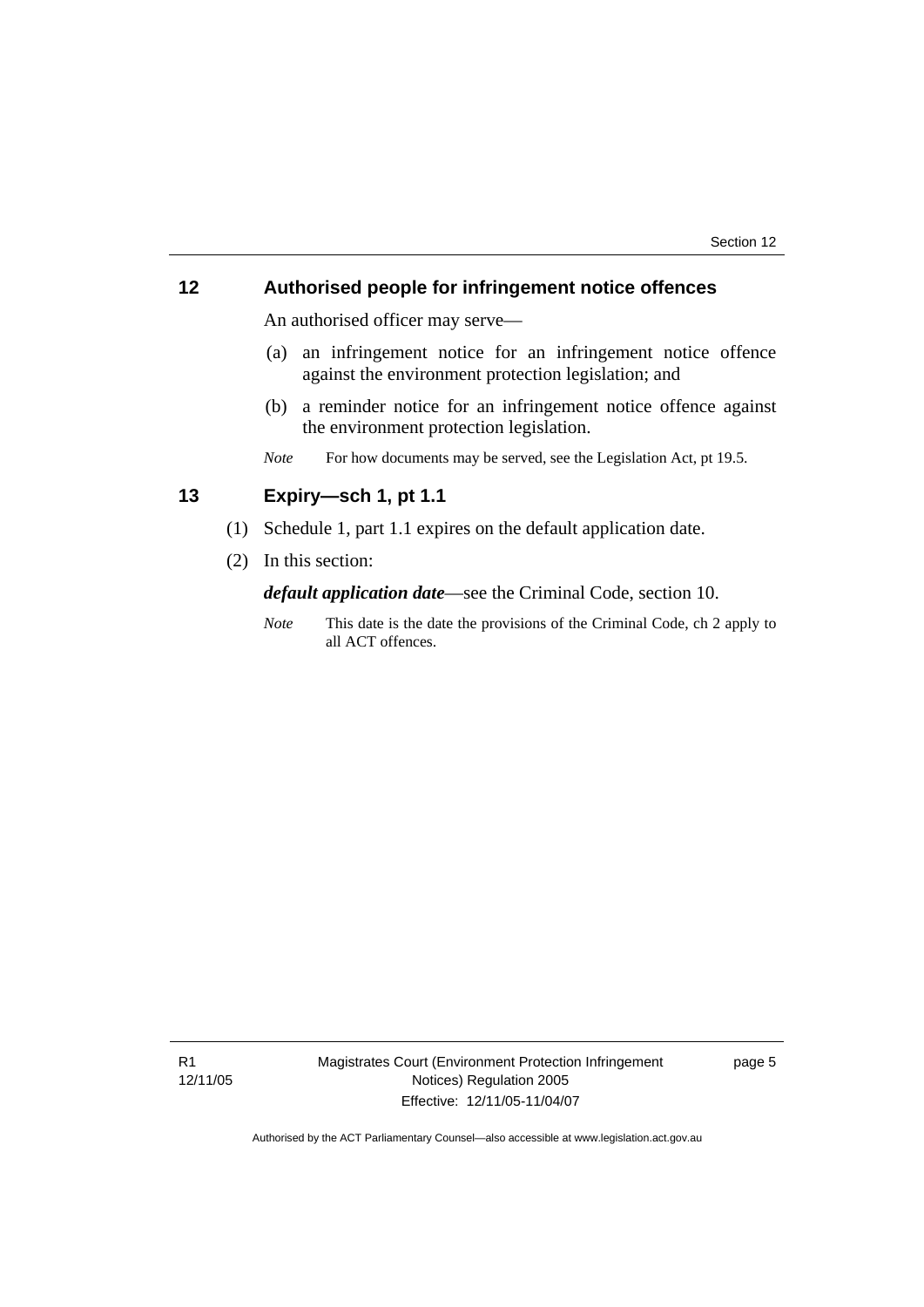| Schedule 1      | Environment protection legislation infringement notice offences and |
|-----------------|---------------------------------------------------------------------|
|                 | penalties                                                           |
| <b>Part 1.1</b> | <b>Environment Protection Act 1997</b>                              |

# **Schedule 1 Environment protection legislation infringement notice offences and penalties**

(see s 7 and s 8)

# **Part 1.1 Environment Protection Act 1997**

| column 1<br>item | column <sub>2</sub><br>offence provision and, if relevant,<br>case | column 3<br>offence penalty<br>(penalty units) | column 4<br>infringement<br>penalty (\$) |
|------------------|--------------------------------------------------------------------|------------------------------------------------|------------------------------------------|
| $\mathbf{1}$     | 42(1)                                                              | 200                                            | 1 0 0 0                                  |
| $\overline{2}$   | 42(2)                                                              | 200                                            | 1 0 0 0                                  |
| 3                | 44 (1)                                                             | 200                                            | 1 0 0 0                                  |
| $\overline{4}$   | 45(1)                                                              | 200                                            | 1 0 0 0                                  |
| 5                | 67                                                                 | 10                                             | 50                                       |
| 6                | 69(3)                                                              | 50                                             | 500                                      |
| $\overline{7}$   | 71 $(3)$ $(a)$                                                     |                                                |                                          |
| 7.1              | if notice under 71 $(1)(c)$                                        | 50                                             | 500                                      |
| 7.2              | if notice under $71(2)(a)$                                         | 50                                             | 500                                      |
| 8                | 71(3)(b)                                                           | 50                                             | 500                                      |
| 9                | 76(5)                                                              | 50                                             | 500                                      |
| 10               | 77(3)                                                              | 50                                             | 500                                      |
| 11               | 78(5)                                                              | 50                                             | 500                                      |

page 6 Magistrates Court (Environment Protection Infringement Notices) Regulation 2005 Effective: 12/11/05-11/04/07

R1 12/11/05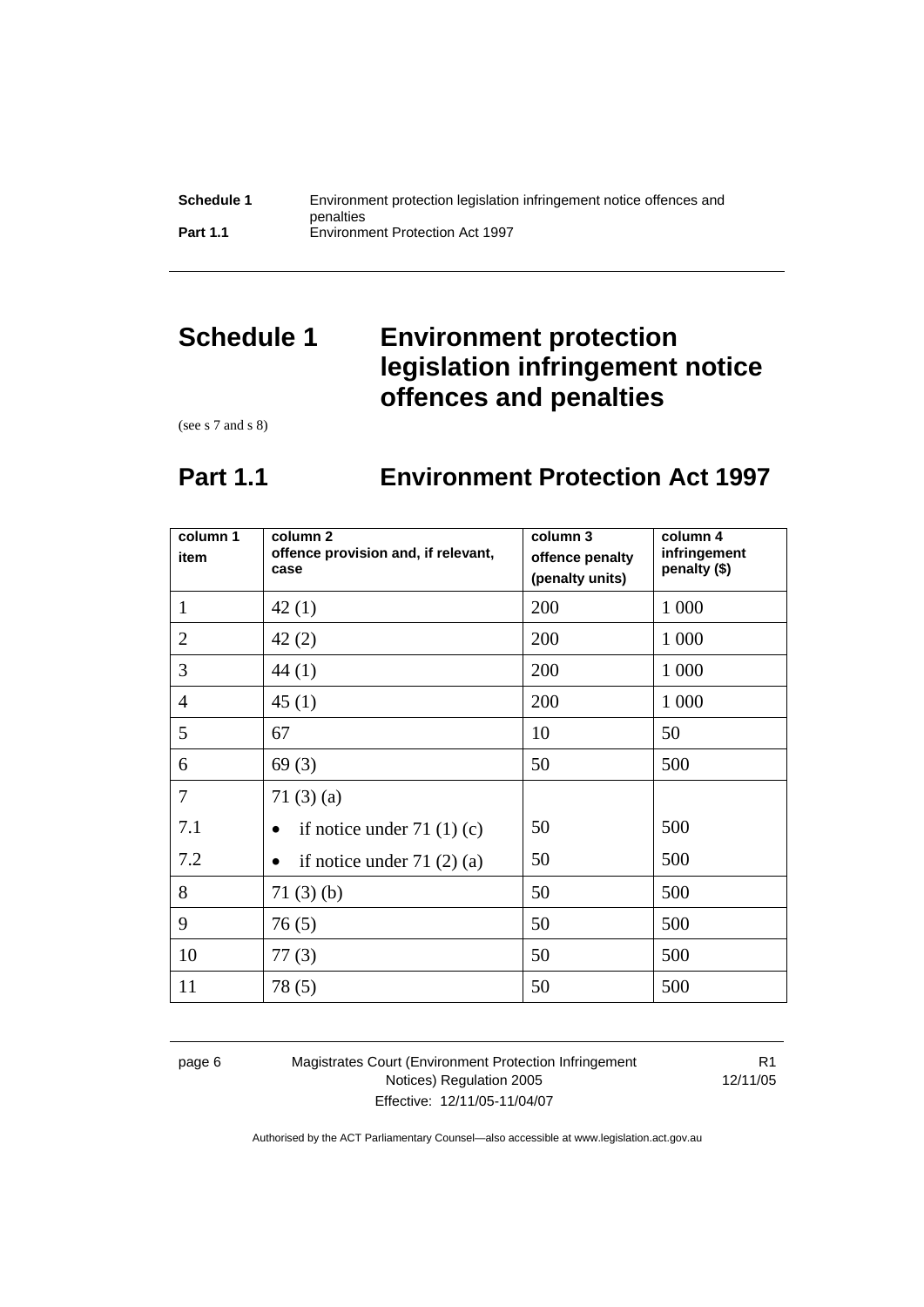#### Environment protection legislation infringement notice offences and penalties **Schedule 1**  Environment Protection Act 1997 **Part 1.1**

| column 1<br>item | column <sub>2</sub><br>offence provision and, if relevant,<br>case | column 3<br>offence penalty<br>(penalty units) | column 4<br>infringement<br>penalty (\$) |
|------------------|--------------------------------------------------------------------|------------------------------------------------|------------------------------------------|
| 12               | 82(3)                                                              | 50                                             | 500                                      |
| 13               | 84(3)(a)                                                           |                                                |                                          |
| 13.1             | if notice under $84(1)(c)$<br>$\bullet$                            | 50                                             | 500                                      |
| 13.2             | if notice under $84(2)(a)$<br>$\bullet$                            | 50                                             | 500                                      |
| 14               | 84(3)(b)                                                           | 50                                             | 500                                      |
| 15               | 134                                                                | 100                                            | 500                                      |
| 16               | 139(3)                                                             | 50                                             | 500                                      |
| 17               | 141                                                                | 50                                             | 100                                      |
| 18               | 142                                                                | 100                                            | 500                                      |
| 19               | 148(1)                                                             | 20                                             | 250                                      |
| 20               | 149(1)                                                             | 20                                             | 250                                      |
| 21               | 149(4)                                                             | 50                                             | 250                                      |
| 22               | 159A(1)                                                            | 10                                             | 100                                      |

Magistrates Court (Environment Protection Infringement Notices) Regulation 2005 Effective: 12/11/05-11/04/07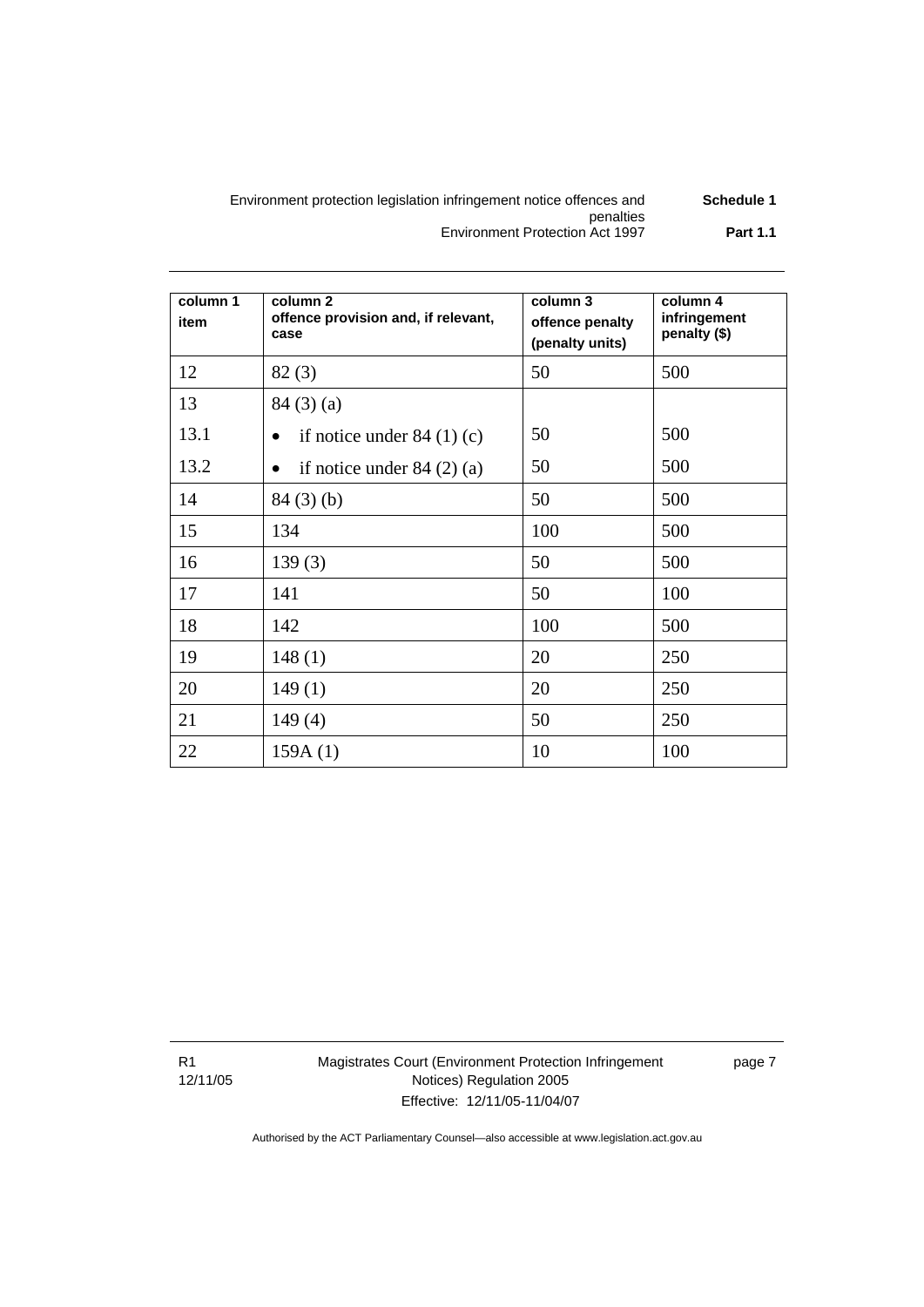| Schedule 1      | Environment protection legislation infringement notice offences and |
|-----------------|---------------------------------------------------------------------|
|                 | penalties                                                           |
| <b>Part 1.2</b> | <b>Environment Protection Regulation 2005</b>                       |

# **Part 1.2 Environment Protection Regulation 2005**

| column 1<br>item | column <sub>2</sub><br>offence provision and, if relevant,<br>case | column 3<br>offence penalty<br>(penalty units) | column 4<br>infringement<br>penalty<br>$($ \$) |
|------------------|--------------------------------------------------------------------|------------------------------------------------|------------------------------------------------|
| $\mathbf{1}$     | 9(1)                                                               | 5                                              | 100                                            |
| $\overline{2}$   | 10(1)(b)(i)                                                        | 10                                             | 120                                            |
| $\overline{3}$   | $10(1)$ (b) (ii)                                                   | 10                                             | 120                                            |
| $\overline{4}$   | $10(3)$ (b) (i)                                                    | 10                                             | 120                                            |
| 5                | $10(3)$ (b) (ii)                                                   | 10                                             | 120                                            |
| 6                | 11(5)                                                              | 10                                             | 120                                            |
| $\overline{7}$   | 12(1)                                                              | 5                                              | 100                                            |
| 8                | 15(1)                                                              | 10                                             | 200                                            |
| 9                | 15(2)                                                              | 10                                             | 200                                            |
| 10               | 39(1)                                                              | 10                                             | 200                                            |
| 11               | 39(2)                                                              | 10                                             | 200                                            |
| 12               | 40(1)                                                              | 10                                             | 120                                            |
| 13               | 40(2)                                                              | 10                                             | 120                                            |
| 14               | 44(1)                                                              | 10                                             | 175                                            |
| 15               | 44(2)                                                              | 10                                             | 100                                            |
| 16               | 45 $(1)(a)$                                                        | 10                                             | 100                                            |
| 17               | 45 $(1)$ $(b)$                                                     | 10                                             | 100                                            |

page 8 Magistrates Court (Environment Protection Infringement Notices) Regulation 2005 Effective: 12/11/05-11/04/07

R1 12/11/05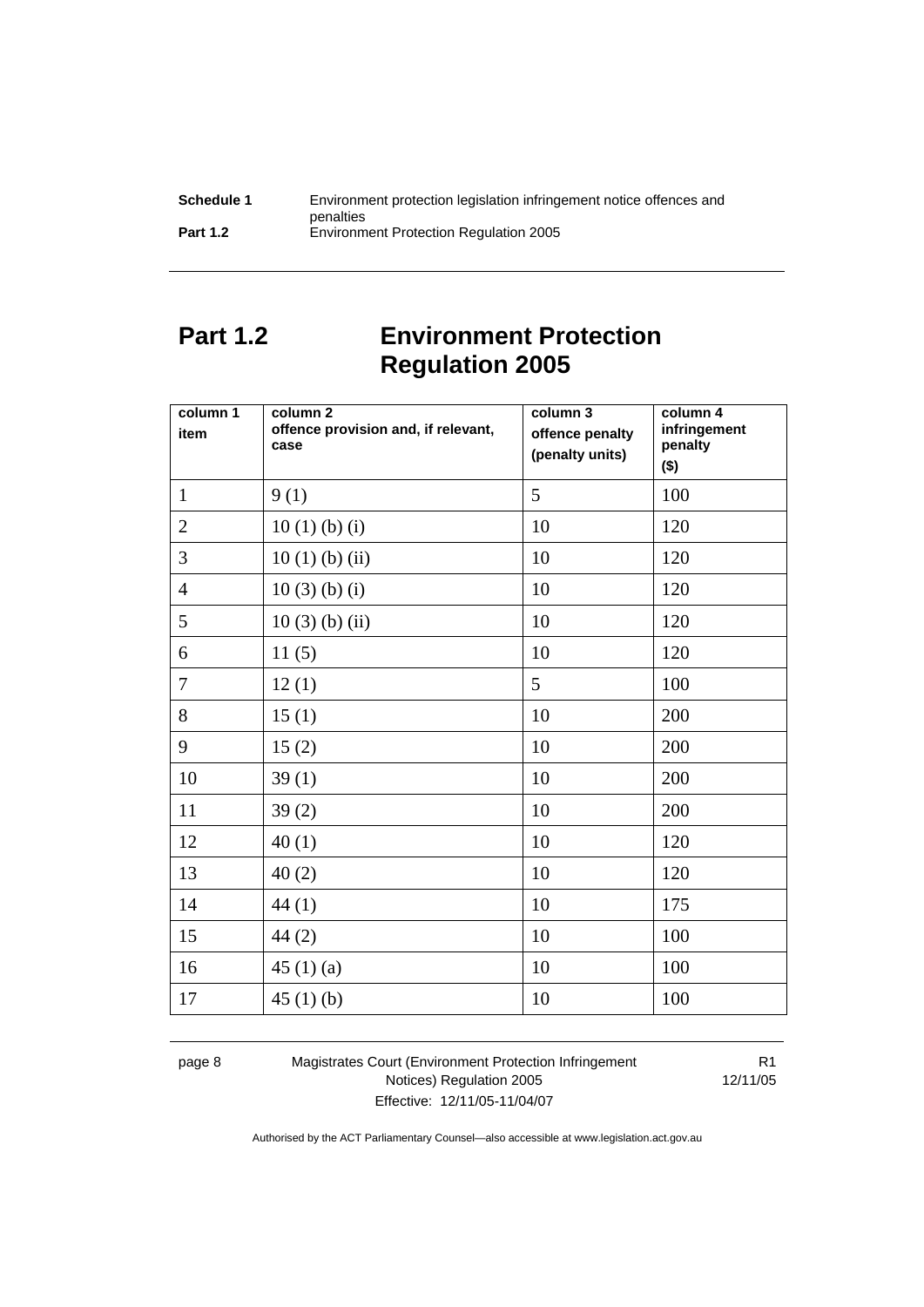#### Environment protection legislation infringement notice offences and penalties **Schedule 1**  Environment Protection Regulation 2005 **Part 1.2**

| column 1<br>item | column <sub>2</sub><br>offence provision and, if relevant,<br>case | column 3<br>offence penalty<br>(penalty units) | column 4<br>infringement<br>penalty<br>$($ \$) |
|------------------|--------------------------------------------------------------------|------------------------------------------------|------------------------------------------------|
| 18               | 46(1)                                                              | 10                                             | 100                                            |
| 19               | 47(1)                                                              | 10                                             | 175                                            |
| 20               | 47(2)                                                              | 10                                             | 175                                            |
| 21               | 48(2)                                                              | 10                                             | 100                                            |
| 22               | 49(2)                                                              | 10                                             | 100                                            |
| 23               | 50(1)                                                              | 10                                             | 200                                            |
| 24               | 55 $(2)$ $(a)$                                                     | 10                                             | 100                                            |
| 25               | 55 $(2)$ $(b)$                                                     | 10                                             | 100                                            |
| 26               | 58(1)                                                              | 10                                             | 100                                            |
| 27               | 58(2)                                                              | 10                                             | 100                                            |
| 28               | 59 $(1)$                                                           | 10                                             | 100                                            |
| 29               | 59(2)                                                              | 10                                             | 100                                            |
| 30               | 60(1)                                                              | 5                                              | 100                                            |
| 31               | 60(2)                                                              | 5                                              | 100                                            |
| 32               | 61(1)                                                              | 10                                             | 100                                            |

R1 12/11/05 Magistrates Court (Environment Protection Infringement Notices) Regulation 2005 Effective: 12/11/05-11/04/07

page 9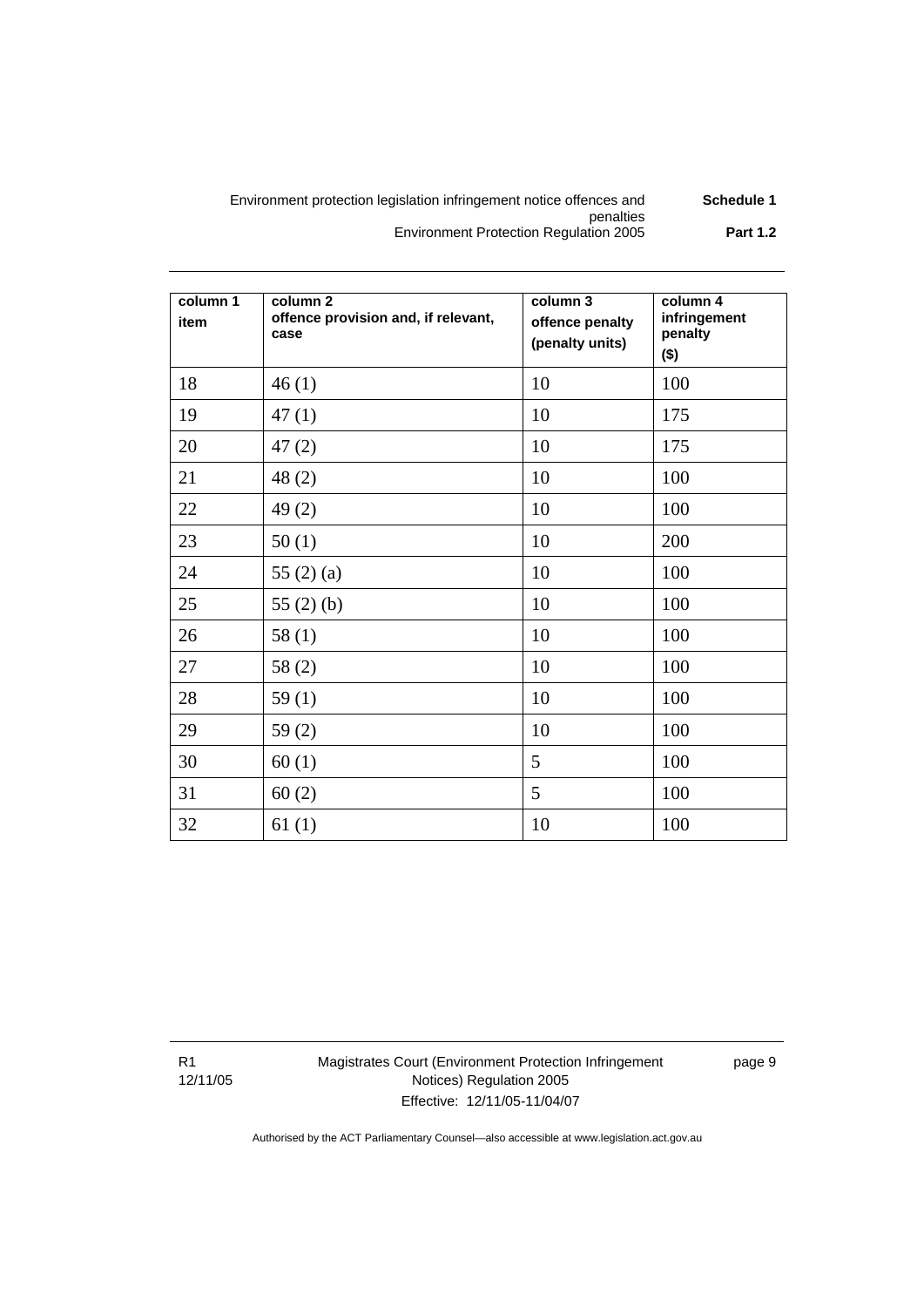# **Dictionary**

(see  $s$  4)

- *Note 1* The Legislation Act contains definitions and other provisions relevant to this regulation.
- *Note 2* For example, the Legislation Act, dict, pt 1, defines the following terms:
	- corporation
	- Corporations Act
	- environment protection authority
	- individual.
- *Note 3* Terms used in this regulation have the same meaning that they have in the *Magistrates Court Act 1930* (see Legislation Act, s 148). For example, the following terms are defined in the *Magistrates Court Act 1930*, dict:
	- administering authority
	- authorised person
	- infringement notice
	- infringement notice offence
	- reminder notice.

*authorised officer*—see the *Environment Protection Act 1997*, section 4.

*environment protection legislation* means—

- (a) the *Environment Protection Act 1997*; and
- (b) the *Environment Protection Regulation 2005*.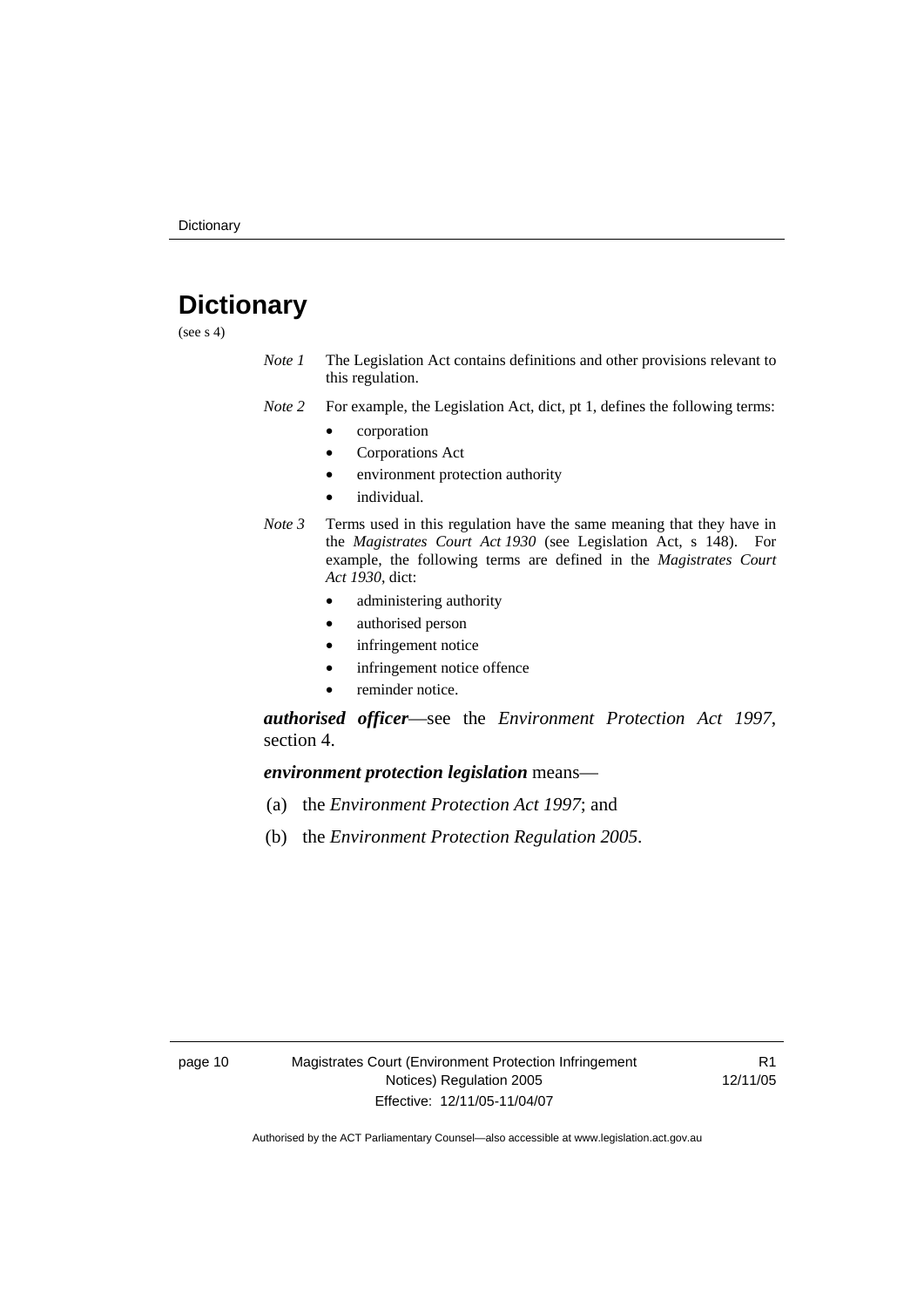#### **Endnotes**

### **Endnotes**

### **1 About the endnotes**

Amending and modifying laws are annotated in the legislation history and the amendment history. Current modifications are not included in the republished law but are set out in the endnotes.

Not all editorial amendments made under the *Legislation Act 2001*, part 11.3 are annotated in the amendment history. Full details of any amendments can be obtained from the Parliamentary Counsel's Office.

Uncommenced amending laws and expiries are listed in the legislation history and the amendment history. These details are underlined. Uncommenced provisions and amendments are not included in the republished law but are set out in the last endnote.

If all the provisions of the law have been renumbered, a table of renumbered provisions gives details of previous and current numbering.

The endnotes also include a table of earlier republications.

| $am = amended$                               | $ord = ordinance$                         |
|----------------------------------------------|-------------------------------------------|
| $amdt = amendment$                           | $orig = original$                         |
| $ch = chapter$                               | par = paragraph/subparagraph              |
| $def = definition$                           | $pres = present$                          |
| $dict = dictionary$                          | $prev = previous$                         |
| $disallowed = disallowed by the Legislative$ | $(\text{prev}) = \text{previously}$       |
| Assembly                                     | $pt = part$                               |
| $div = division$                             | $r = rule/subrule$                        |
| $exp = expires/expired$                      | $remum = renumbered$                      |
| $Gaz = gazette$                              | $reloc = relocated$                       |
| $hdg =$ heading                              | $R[X]$ = Republication No                 |
| $IA = Interpretation Act 1967$               | $RI = reissue$                            |
| $ins = inserted/added$                       | $s = section/subsection$                  |
| $LA =$ Legislation Act 2001                  | $sch = schedule$                          |
| $LR =$ legislation register                  | $sdiv = subdivision$                      |
| $LRA =$ Legislation (Republication) Act 1996 | $sub =$ substituted                       |
| $mod = modified/modification$                | SL = Subordinate Law                      |
| $o = order$                                  | underlining = whole or part not commenced |
| $om = omitted/repealed$                      | or to be expired                          |
|                                              |                                           |

#### **2 Abbreviation key**

R1 12/11/05 Magistrates Court (Environment Protection Infringement Notices) Regulation 2005 Effective: 12/11/05-11/04/07

page 11